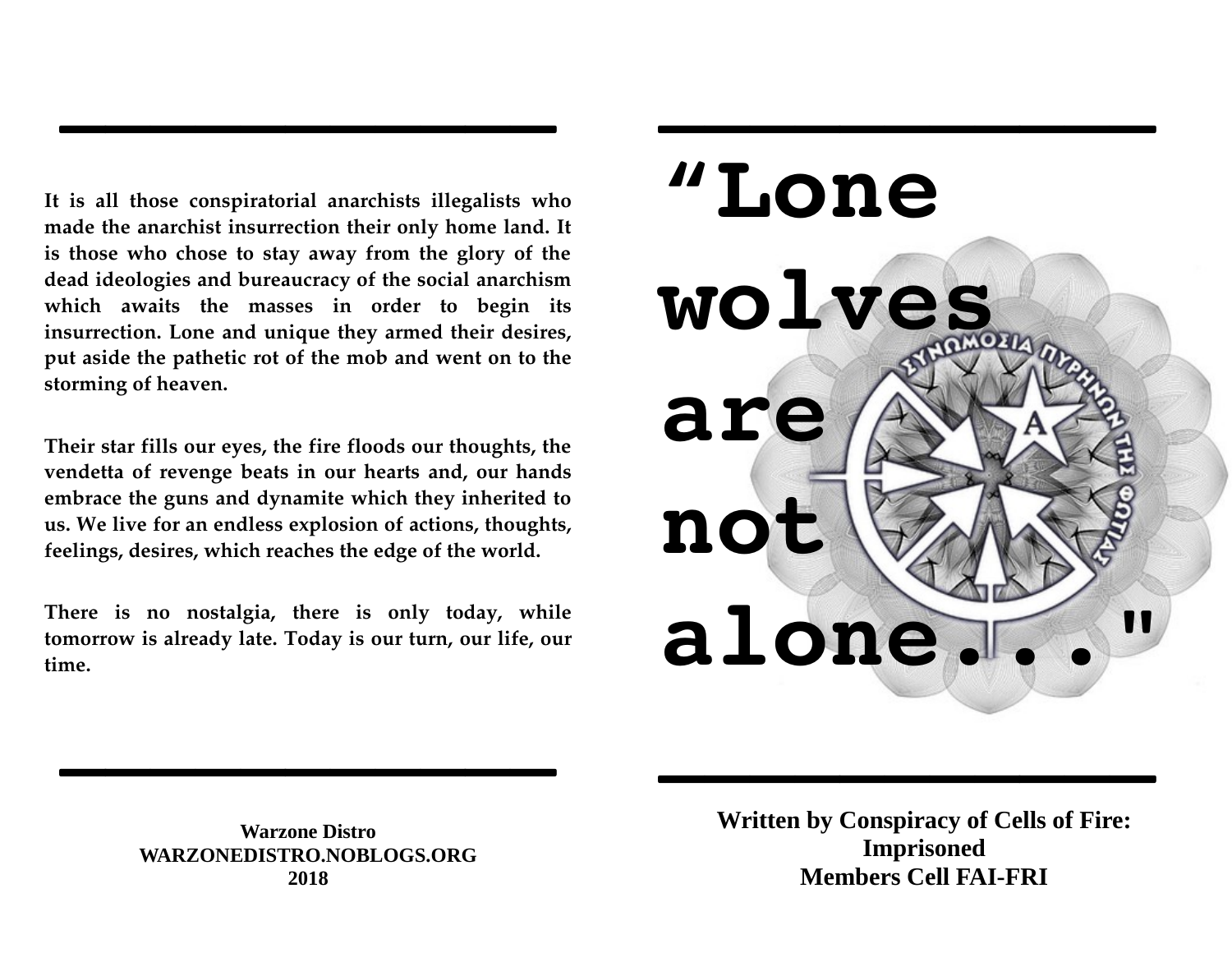Today we live in the time of fear, the kingdom of degeneration. All around us spreads a sick world which refuses however to die. The world of economy falls but does not collapse. All preachers of every ideology, scientists, economists, journalists, politicians, sociologists, syndicalists, leftists, humanitarians, agree to a common truth, called "economic crisis".

Thus the ghost of the economic crisis hovers above the formerly privileged territory of the western civilization, after leaving behind it hecatombs of dead people and ruins of war in the "undeveloped countries" of the rest of the world.

But we refuse the truth they offer us. We refuse to be lost in mathematical equations, economical terms and loan contracts. We refuse to accept that life is shoved into statistics. Numbers cannot explain why our existence gets poorer. We speak of a different poverty and not only the poverty of the supermarkets. We speak of the poverty in words, emotions, thoughts, wanderings, tensions. We speak of the unity which resides inside the modern people-pets of the cages of the metropolis who by themselves imprisoned themselves.

Today there is a crisis which makes our life poorer, but this is not the economic crisis, it is the crisis of values. Society traded the values of freedom, respect, solidarity, dignity, with a position in consumerist paradise. Now is the time for it to fall in its hell, since today it experiences the collapsing of the system which it faithfully prayed to all these years.

The ambassadors of the modern way of life speak of the savior of economy through corrective changes and development programs, while the ideologists of the left beg for the cleansing of institutions. Unfortunately, in Greece the tension of bureaucratic social anarchy also joins the dance of the absurd and fantasies the revival of dead ideologies speaking of self-management of the production means and workers collectives.

Thus the socialist anarchists, while refusing the system, instead of destroying class identities and economy, speak their language. They speak of the overthrowing of the existent, without however uprooting from inside them the economic-centric logic. For us, as anarcho-individualists and nihilists, economy is not the key for liberation. Economy is a part of the problem and the problem itself. The only way to strike the heart of the problem is to destroy the economy and its distinctions and speak of human relations. The world will not become prettier or more free if we collectivize work but only if we blow up the relation of work and destroy its mentality, its ethics and culture. The same will happen with friendship, love, pleasure, the meaning of life itself.

On the road for continuous anarchist insurrection we do not keep anything which holds us down on the past. We tear down the myths of the revolutionary subject, of the proletariat, of the eternal wait for the right objective conditions, the social likeness towards the population, this slow moving mass which with its inactivity stops us from breathing….

This way we strengthen the union of anarcho-individualists - nihilists promoting the constant clash with the world of authority and the social mass. It's the new way of the new anarchy to attack without relying on the vague sympathy for the proletariat and the economism of classes, but instead abolishing the classes themselves. Neither rich nor poor, neither bosses nor workers, but autonomous individuals with anarchist values and choices.

At the same time we abandon the victimized image of the "social fighter", who is being attacked by the state. Several comrades of the Conspiracy of Cells of Fire and nuclei of FAI are now in prison, from where we write this text. Not for a moment however do we beg for our "rights" from the state, nor do we invoke its laws. When we chose to arm ourselves and to assassinate social peace, we knew the consequence of the choice we made. The fact that we are in the prisons of the enemy does not make us harmless. We are creating and organizing 10, 100, 1000 cells of the Informal Anarchist Federation and the Conspiracy of Cells of Fire. Neither will we become "anarchist writers" who will publish our theories from inside prison. Our words are our thoughts which were anxious to become actions. Every day, every night we breathe for them. We still have some scores to set with the existent and we keep the knife between our teeth. Our strategy is to make chaos our friend. That is where all forces of the negative are liberated. Conventions, hypocrisies, ethics, cowardices are abolished there.

Brothers and Sisters let's dare everything. Political executions, blowing up government buildings, bank robberies, arsons of symbols of authority, molotov on the cops, knifes in fascists, communiques, texts, discussions and whatever promotes the spreading of the new anarchy and the progression of the Black International of the Anarchists of Praxis.

## **DIRECT CONSTANT ANARCHIST INSURRECTION**

P.S. The text "Lone wolves are not alone… FAI/ IRF/CCF" is dedicated to our brothers and sisters all around the world, to the dead, the prisoners and those wanted…

In this difficult time we send our most warm greetings to the wanted comrades in Greece: G. Mihailidis and D. Politis, who are accused for participation in the CCF, the wanted comrade in Mexico, Felicity Ryder, and the imprisoned comrade Mario Lopez who was injured by an incendiary device he was transferring.

At the same time our thought and heart is next to the comrades in Italy who are experiencing repeated oppressive operations.

Strength comrades.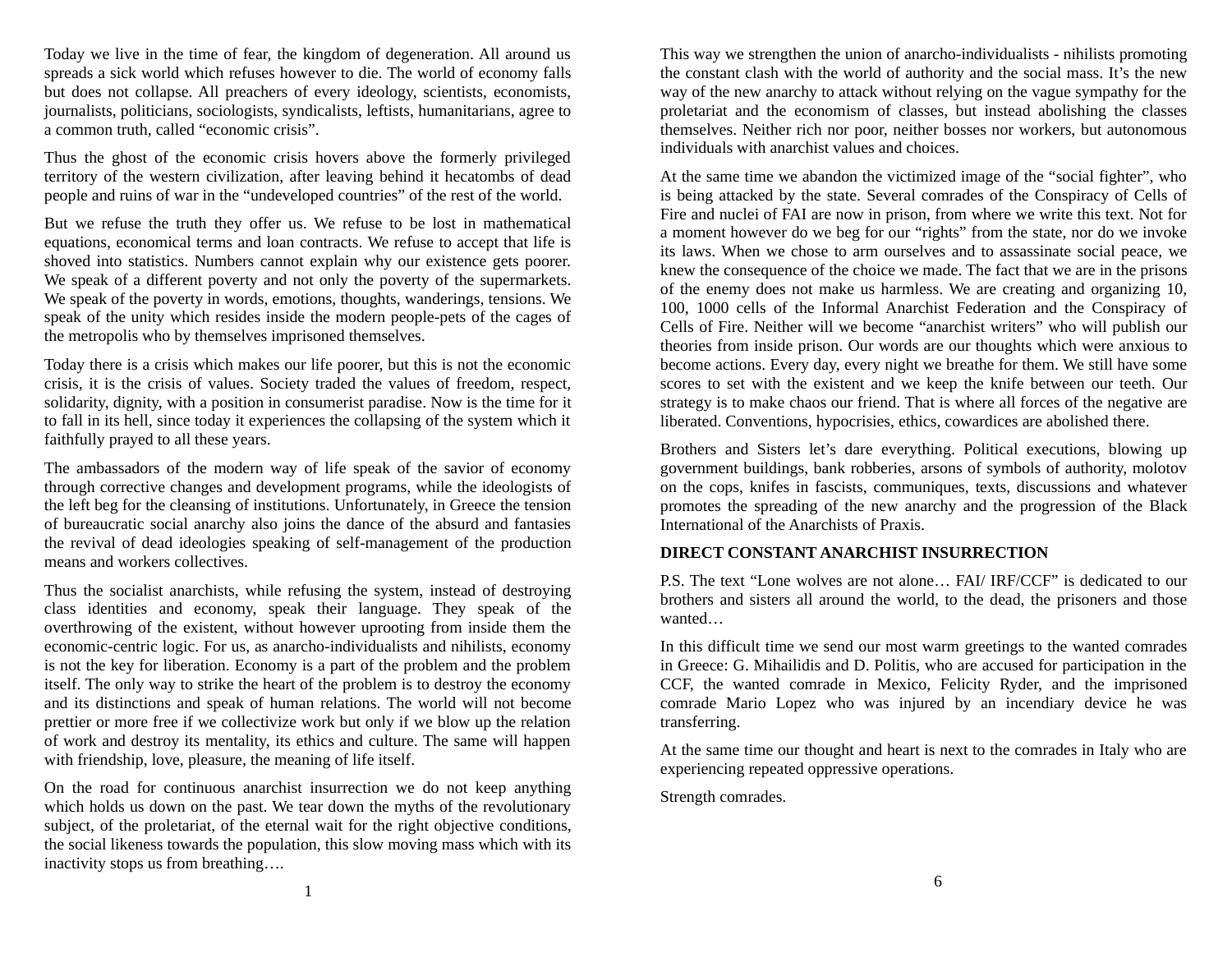and the myth of the "specialists" of violence is abolished. At the same time the fetishisms of Marxist ideological rigidities about the avant-guard of "armed struggle" are withdrawn and the illusions of the hierarchy of the means cease. Between the bullet in the head of a cop and the rock in window front there is an invisible line connecting them.

We want to make this line visible. Everything is for everyone, there are not specialists of violence, there are individualities and choices…

We do not share our choices only by speaking and writing texts against the state and its society but also when we offer each other possible practical ways.

To make our theory practice. This is why we propose to the comrades of the FAI-IRF that we proceed to the publication of manuals which describe i.e. the way to construct an explosive mechanism, the wiring of a time bomb, the assembling of a parcel bomb, the use of a home-made system of time-delaying in incendiary attacks, the strengthening of the destructive power of a molotov, the synthesis and mixtures of ingredients for the creation of explosive materials… also our "work" in the chaotic arts of sabotage can open its thematology from the destruction of cameras, the blocking of ATMs and the construction of home-made smoke bombs up to burgling and stealing cars and motorbikes and the conservation and use of weapons.

All this knowledge which is conquered everyday and cannot and shouldn't be a privilege of an initiated elite of veterans of praxis. On the contrary we want to acquire a common arsenal with all anarchists of praxis where we will share ideas and practices in order to strengthen the constant anarchist insurrection against the Existing. Thus, comrades which carry inside them the wolf of praxis, but have not yet acquired technical knowledge in order to intensify their attacks against the social structures of the system, now with this proposition get access to an endless stock of destructive and chaotic ingenuity which will strengthen their fire.

Of course these practical manuals will not be considered the "holy bible" of the anarchists of praxis since they will be constantly renewed and enriched, since the experimentation and searching never stops.

Also we stress that because of the public character of the spreading of the techniques and the forms of sabotage, it is sure that the eyes of the police will constantly be on our attempt.

This is why this letter is made with special attention. Not only so the enemy cannot track us, but also so we don't give them information they don't know, helping them without meaning to, "neutralize" our attacks. For example in the presentation of a time bomb, there will always be variations so the police are confused and it is not easy to deactivate it without the danger of blowing up their bomb disposal team.

Therefore, looking back in time, we recognize as our own prints, the traces left behind by some lone wolves, who walked then against their time. It is all those conspiratorial anarchists illegalists who made the anarchist insurrection their only home land. It is those who chose to stay away from the glory of the dead ideologies and bureaucracy of the social anarchism which awaits the masses in order to begin its insurrection. Lone and unique they armed their desires, out aside the pathetic rot of the mob and went on to the storming of heaven.

Their star fills our eyes, the fire floods our thoughts, the vendetta of revenge beats in our hearts and, our hands embrace the guns and dynamite which they inherited to us. We live for an endless explosion of actions, thoughts, feelings, desires, which reaches the edge of the world.

There is no nostalgia, there is only today, while tomorrow is already late. Today is our turn, our life, our time.

Anarcho-individualism and nihilism, the gates of the new anarchy, invite us. In the era of generalized crisis, the sun of the new anarchy continues to rise. Now that the global economy is ill, we do not look for the "just" social cure, but on the contrary we seek the poison for its final death.

As we wrote above, life, before being strangled biologically from the economic crisis, had already been cut in its desperation, the illusions and the loneliness of modern society.

It is important therefore, to think, to feel and attack against anything which glorifies the empire of authority, against anything which preserves the religion of economy, anything which carries the death of silence and immobility. And if sometimes we seem like lone crazy people, the sure thing is that we are not alone. We live in a home full of voices, dreams, desires, laughter, melancholies, actions… Our home has no hosts and guests; it belongs to all of us. In our home we do not speak just one language but many and we always communicate with our eyes.

The basement of our home is full of weapons, explosives, plans, communiques, whatever the enemy snatches from us, our hands and desires will never remain unarmed. At the table of our home there are always spaces and glasses of wine for new friends and comrades who we never met before. There are as well some empty places for the brothers and sisters who are absent, for our dead, for the wanted, for the imprisoned, but their glasses are always full because they are always next to us. Our home has no doors, no rooms, not even walls. Our home has no roof because it would hide the sky and stars. Our home has no windows because it would stop the wind. Our home has no street or number. Our home has no name and lives in our hearts.

Our home is FAI-IRF and we will never abandon it, neither in the easy moments nor the tough times.